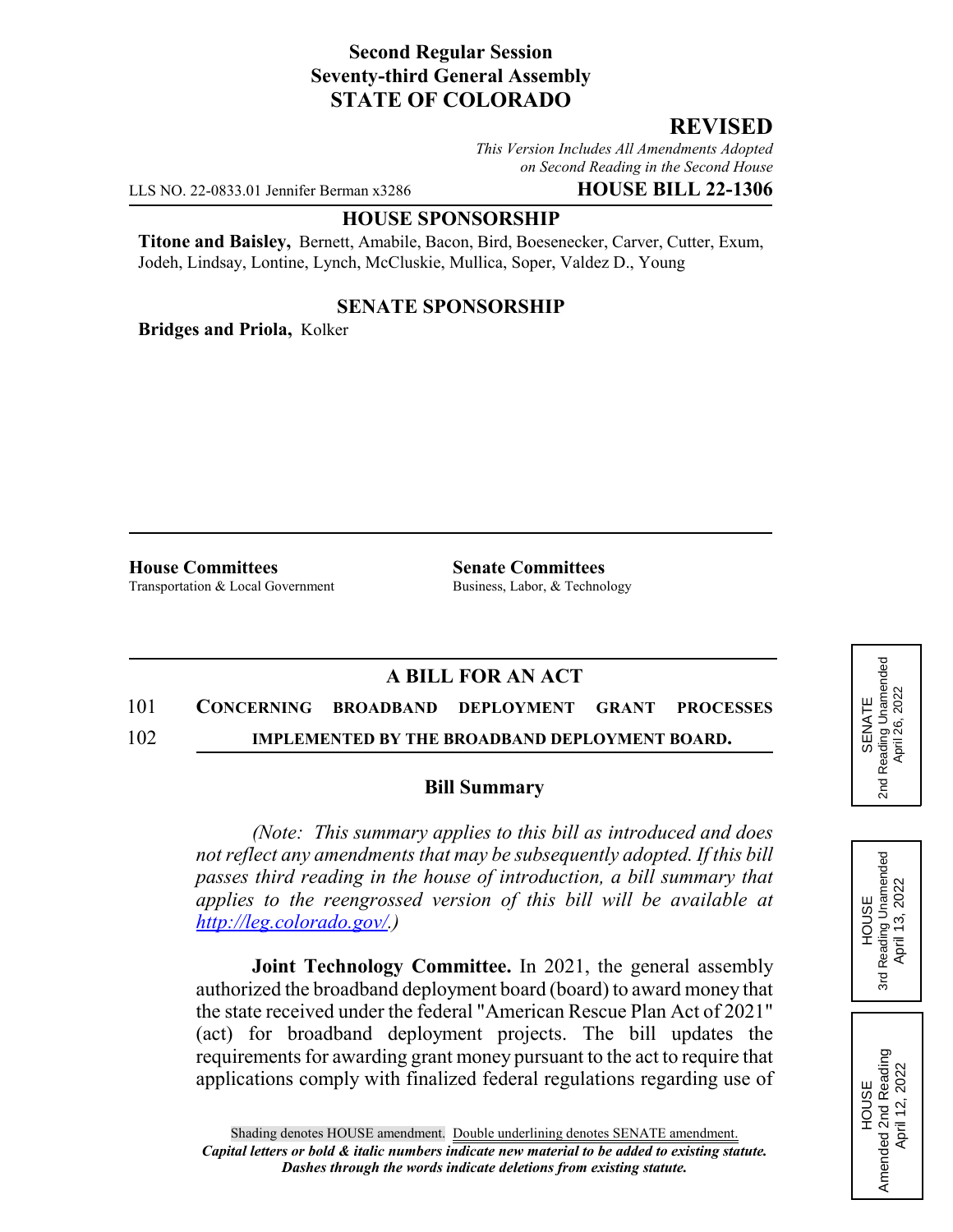money under the act. The bill also:

- Reduces the notice and comment period for an interested party to review and comment on a grant application from at least 60 days to 30 days;
- Exempts a grantee from the requirement to complete an approved project in 2 years or less if the grantee demonstrates to the board that the project is delayed due to a relevant disruption in the supply chain;
- Requires the board to apply the updated requirements to previously denied applications that sought grant awards under the act; and
- Establishes a process and remedies for appeals of a board decision regarding a grant application.

1 *Be it enacted by the General Assembly of the State of Colorado:*

2 **SECTION 1.** In Colorado Revised Statutes, 24-37.5-119, **amend** 3 (9)(a)(IV), (9)(l)(III), (9.5)(a), (9.5)(e), (9.5)(g), and (9.5)(h); and **add** 4 (15.5) as follows:

 **24-37.5-119. Broadband service - report - broadband deployment board - broadband administrative fund - creation - rules - legislative declaration - definitions - repeal.** (9) The board shall direct the commission to transfer money, in a manner consistent with this section, from the HCSM account dedicated for broadband deployment pursuant to subsection (3) of this section to approved grant applicants. The board shall develop criteria for awarding money for new projects to deploy broadband in unserved areas, including:

13 (a) (IV) The board shall establish a notice and comment period of 14 at least sixty FORTY-FIVE days within which any interested party, 15 including a local entity with jurisdiction over the area proposed to be 16 served, whether or not the entity provided a written certification as 17 described in subsection  $(9)(a)(III)$  of this section, may review and 18 comment on the application.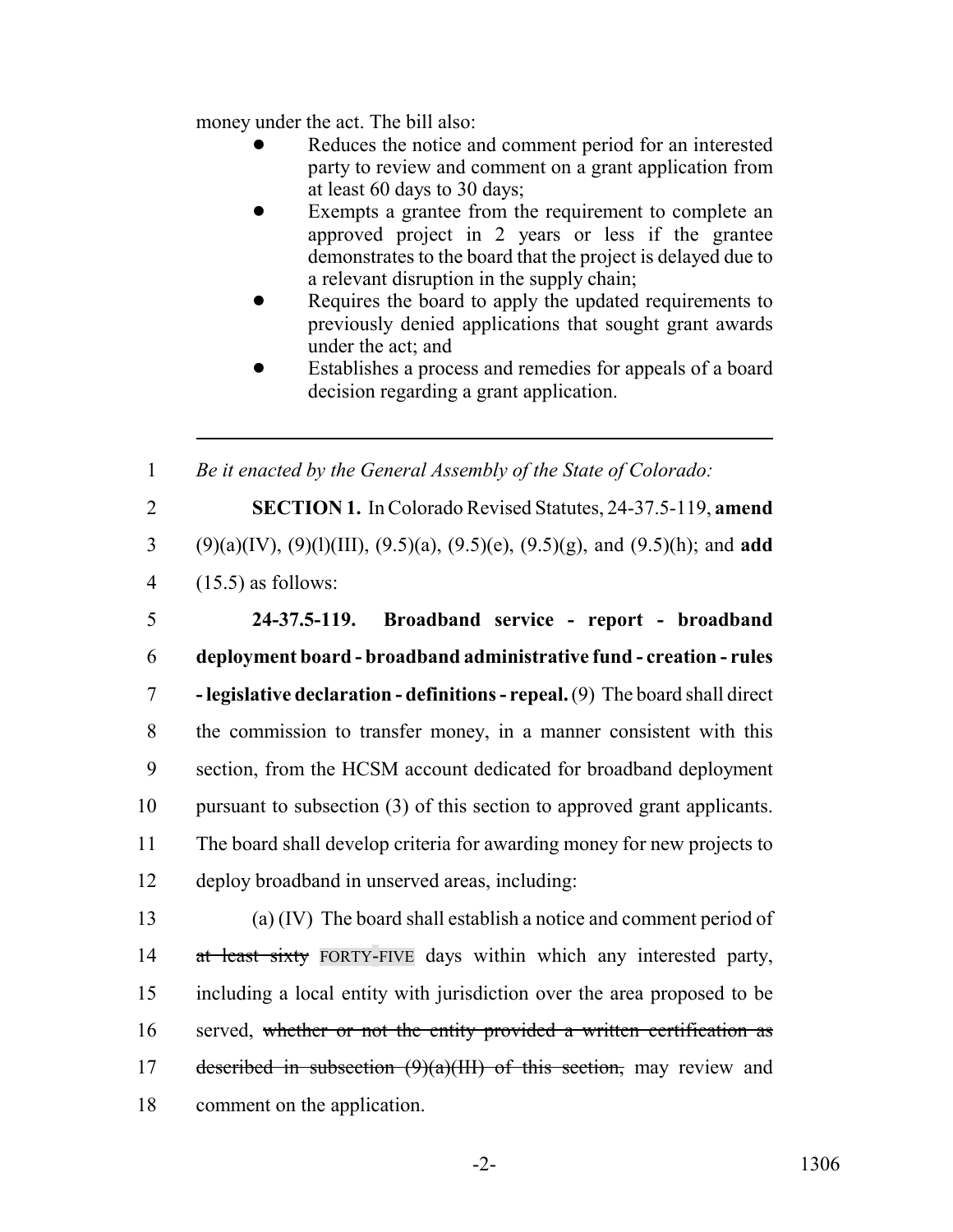(l) Establishing reporting and accountability requirements for a project receiving financial support from the HCSM account dedicated to broadband deployment pursuant to subsection (3) of this section, including contractual requirements that:

- 5 (III) The applicant demonstrate an ability to complete the 6 proposed project within a reasonable time, not to exceed two years, unless 7 delayed:
- 

8 (A) By a government entity; OR

9 (B) DUE TO A DEMONSTRATED RELEVANT DISRUPTION IN THE 10 SUPPLY CHAIN:

11 (9.5) (a)  $(H)$  The broadband stimulus grant program is hereby 12 created. As part of the grant program, the board, in any grant funding 13 cycle in 2021 that occurs after July 7, 2021:

14 (A) Is encouraged to award grant money to applicants that applied 15 for grants under subsection (9) of this section in the previous five years, 16 met all of the award criteria set forth in subsection (9) of this section but 17 were denied grants due to the insufficiency of grant money available at 18 the time of application, and, as determined by the board, continue to meet 19 all of the award criteria set forth in subsection (9) of this section; and 20 (B) May also award grant money to new grant applications 21 received.

22 (H) An applicant seeking a broadband stimulus grant under this 23 subsection (9.5) must meet all of the grant award criteria set forth in 24 subsection (9) of this section and the requirements set forth in this 25 subsection (9.5).

26 (e)  $(I)$  With respect to grants awarded pursuant to this subsection 27 (9.5) and from money transferred to the broadband stimulus account from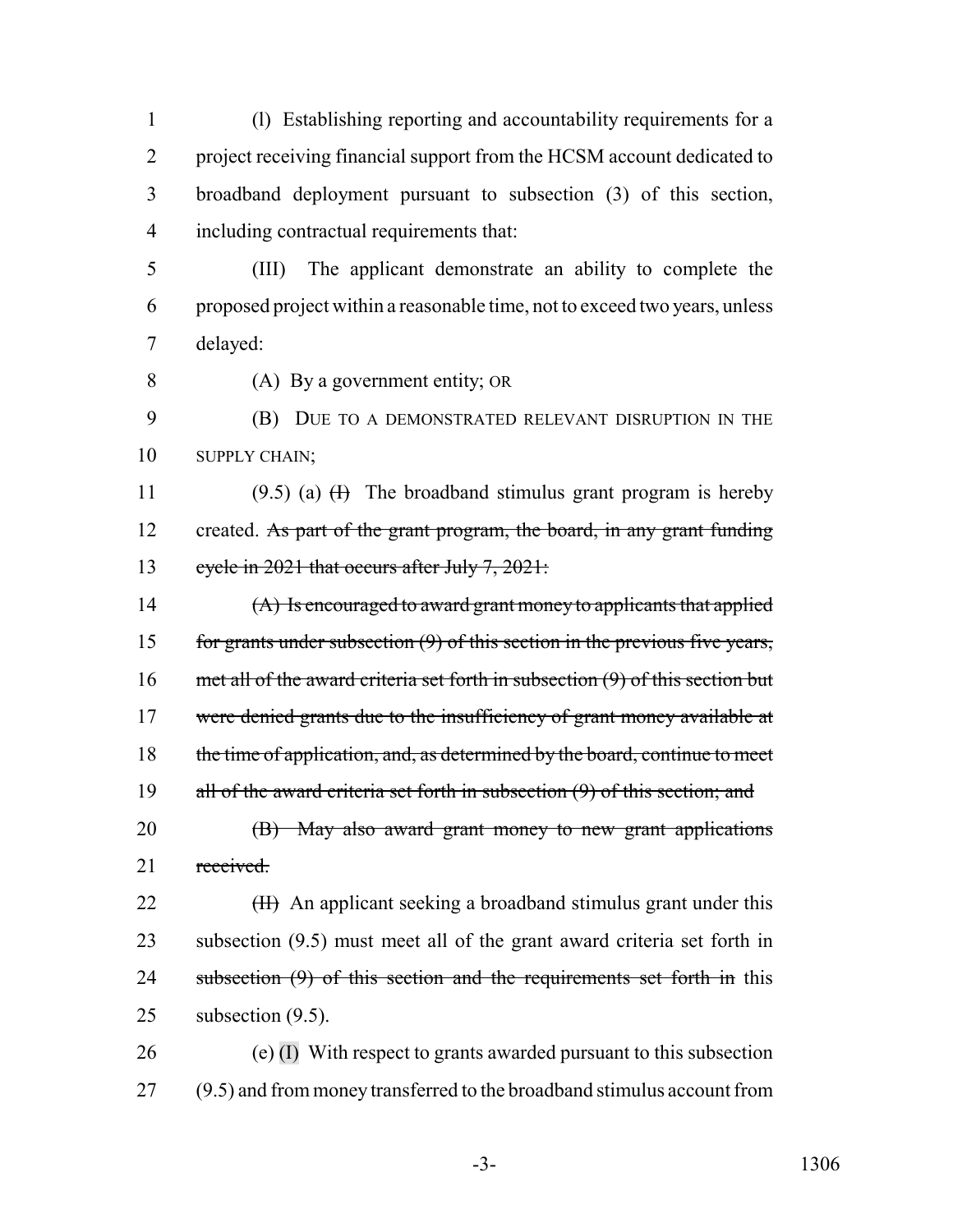the economic recovery and relief cash fund created in section 24-75-228  $2 \qquad (2)(a)$ , grants may only be awarded for broadband projects that, pursuant 3 to ONLY IN ACCORDANCE WITH treasury department interim regulations implementing the federal "American Rescue Plan Act of 2021", Pub.L. 117-2, provide broadband infrastructure that is designed to provide service to unserved or underserved households and businesses and that is 7 designed to, upon completion: REFERRED TO IN THIS SUBSECTION (9.5) AS THE "TREASURY DEPARTMENT REGULATIONS".

 (II) (A) THE BOARD SHALL REVIEW EACH DENIED APPLICATION 10 RECEIVED BETWEEN JULY 1, 2021, AND THE EFFECTIVE DATE OF THIS SUBSECTION (9.5)(e)(II), IN WHICH GRANT MONEY WAS SOUGHT PURSUANT 12 TO THIS SUBSECTION (9.5) BUT THE APPLICATION WAS DENIED ON THE BASIS THAT THE PROJECT WAS NOT IN AN UNSERVED AREA PURSUANT TO 14 SUBSECTION (9) OF THIS SECTION DUE TO THE BOARD'S ASSESSMENT OF WIRELESS SERVICE, FOR COMPLIANCE WITH THE TREASURY DEPARTMENT REGULATIONS IN EFFECT ON THE EFFECTIVE DATE OF THIS SUBSECTION (9.5)(e)(II). IF THE APPLICATION COMPLIES WITH THE TREASURY DEPARTMENT REGULATIONS IN EFFECT ON THE EFFECTIVE DATE OF THIS 19 SUBSECTION  $(9.5)(e)(II)$ , THE BOARD SHALL AWARD GRANT MONEY TO THE APPLICANT AS SOON AS PRACTICABLE, UNLESS THE PROPOSED PROJECT THAT IS THE SUBJECT OF THE APPLICATION HAS ALREADY BEEN COMPLETED, THE APPLICANT SEEKS TO WITHDRAW OR REVISE THE APPLICATION, OR THE APPLICATION OR PROPOSED PROJECT IS NO LONGER ELIGIBLE FOR GRANT MONEY.

25 (B) THIS SUBSECTION  $(9.5)(e)(II)$  IS REPEALED, EFFECTIVE JULY 1, 2023.

27 (I) Reliably meet or exceed symmetrical one hundred megabits per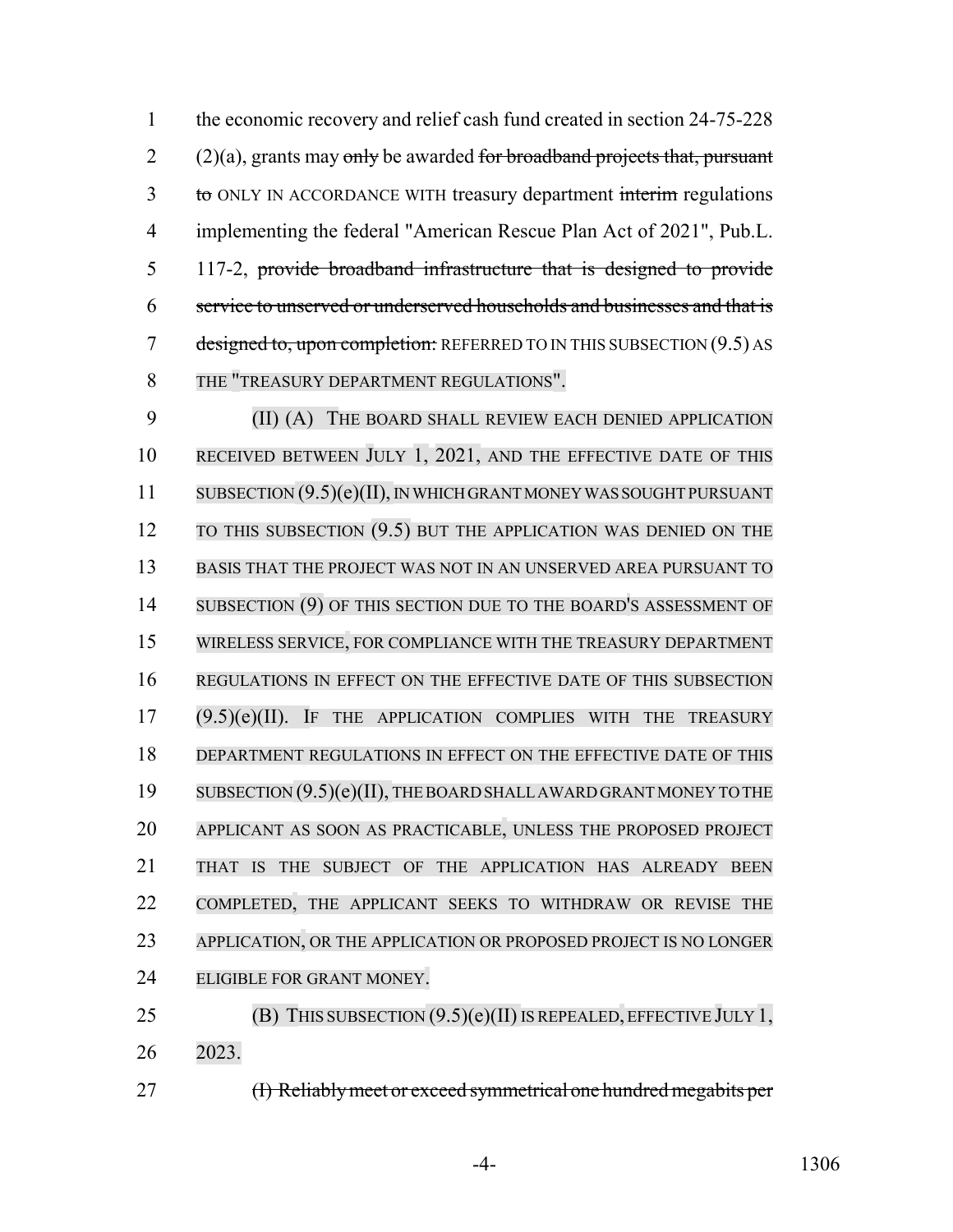1 second download and upload speeds; or

2 (II) In cases where it is not practicable, because of the excessive 3 cost of the project or geography or topography of the area to be served by 4 the project, provide service meeting the standards set forth in subsection 5  $(9.5)(e)(1)$  of this section that:

6 (A) Reliably meets or exceeds one hundred megabits per second 7 download speed and is between at least twenty megabits per second and 8 one hundred megabits per second upload speed; and

9 (B) Is scalable to a minimum of one hundred megabits per second 10 download speed and one hundred megabits per second upload speed.

11 (g) As used in subsection  $(9.5)(e)$  of this section, "unserved or 12 underserved households and businesses" means one or more households 13 or businesses that are not currently served by a wireline connection that 14 reliably delivers at least twenty-five megabits per second downstream and 15 three megabits per second upstream. FOR APPLICATIONS SEEKING 16 BROADBAND STIMULUS GRANTS PURSUANT TO THIS SUBSECTION (9.5), THE 17 BOARD SHALL:

18 (I) NOT APPLY THE GRANT REQUIREMENTS SET FORTH IN 19 SUBSECTIONS (9), (11), AND (15) OF THIS SECTION;

20 **(II) REVIEW THE APPLICATIONS ONLY FOR COMPLIANCE WITH THE** 21 TREASURY DEPARTMENT REGULATIONS; AND

22 (III) IMPLEMENT PROCESSES FOR APPEALS AND FOR EXERCISING 23 RIGHTS OF FIRST REFUSAL THAT ARE SUBSTANTIALLY SIMILAR TO THE 24 PROCESSES SET FORTH IN SUBSECTIONS (9) AND (15.5) OF THIS SECTION, 25 INCLUDING THE PROVISIONS IN SUBSECTION (9) OF THIS SECTION THAT 26 AFFORD RIGHTS TO INCUMBENT PROVIDERS.

27 (h) This subsection  $(9.5)$  is repealed, effective September 1, 2023